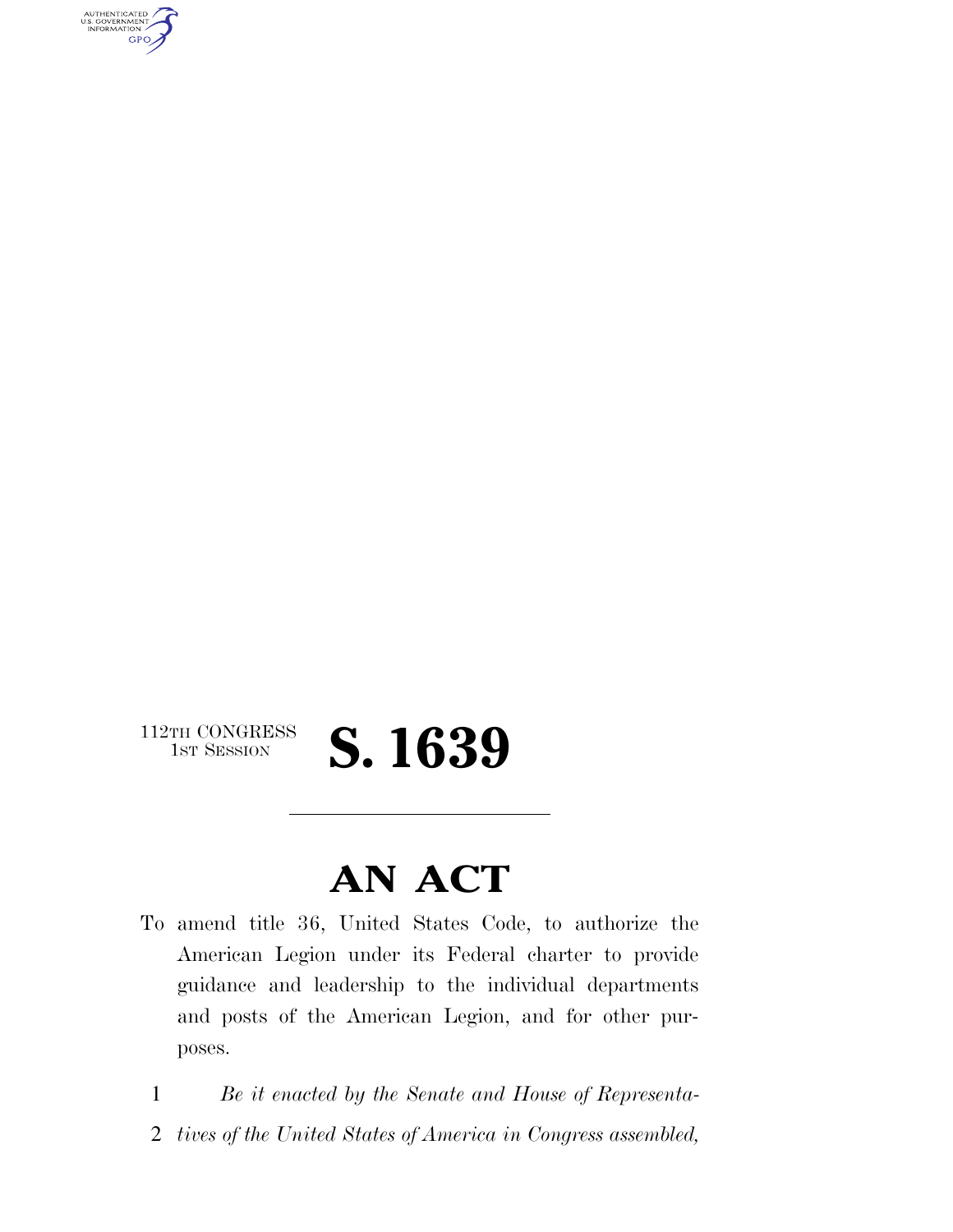| $\mathbf{1}$   | SECTION 1. ADDITIONAL POWER OF AMERICAN LEGION         |
|----------------|--------------------------------------------------------|
| $\overline{2}$ | UNDER FEDERAL CHARTER.                                 |
| 3              | Section 21704 of title 36, United States Code, is      |
| $\overline{4}$ | amended—                                               |
| 5              | $(1)$ by redesignating paragraph $(5)$ through $(8)$   |
| 6              | as paragraphs $(6)$ through $(9)$ , respectively; and  |
| 7              | $(2)$ by inserting after paragraph $(4)$ the fol-      |
| 8              | lowing new paragraph $(5)$ :                           |
| 9              | "(5) provide guidance and leadership to organi-        |
| 10             | zations and local chapters established under para-     |
| 11             | graph (4), but may not control or otherwise influ-     |
| 12             | ence the specific activities and conduct of such orga- |
| 13             | nizations and local chapters;".                        |
|                | Passed the Senate October 6, 2011.                     |
|                | Attest:                                                |

*Secretary.*